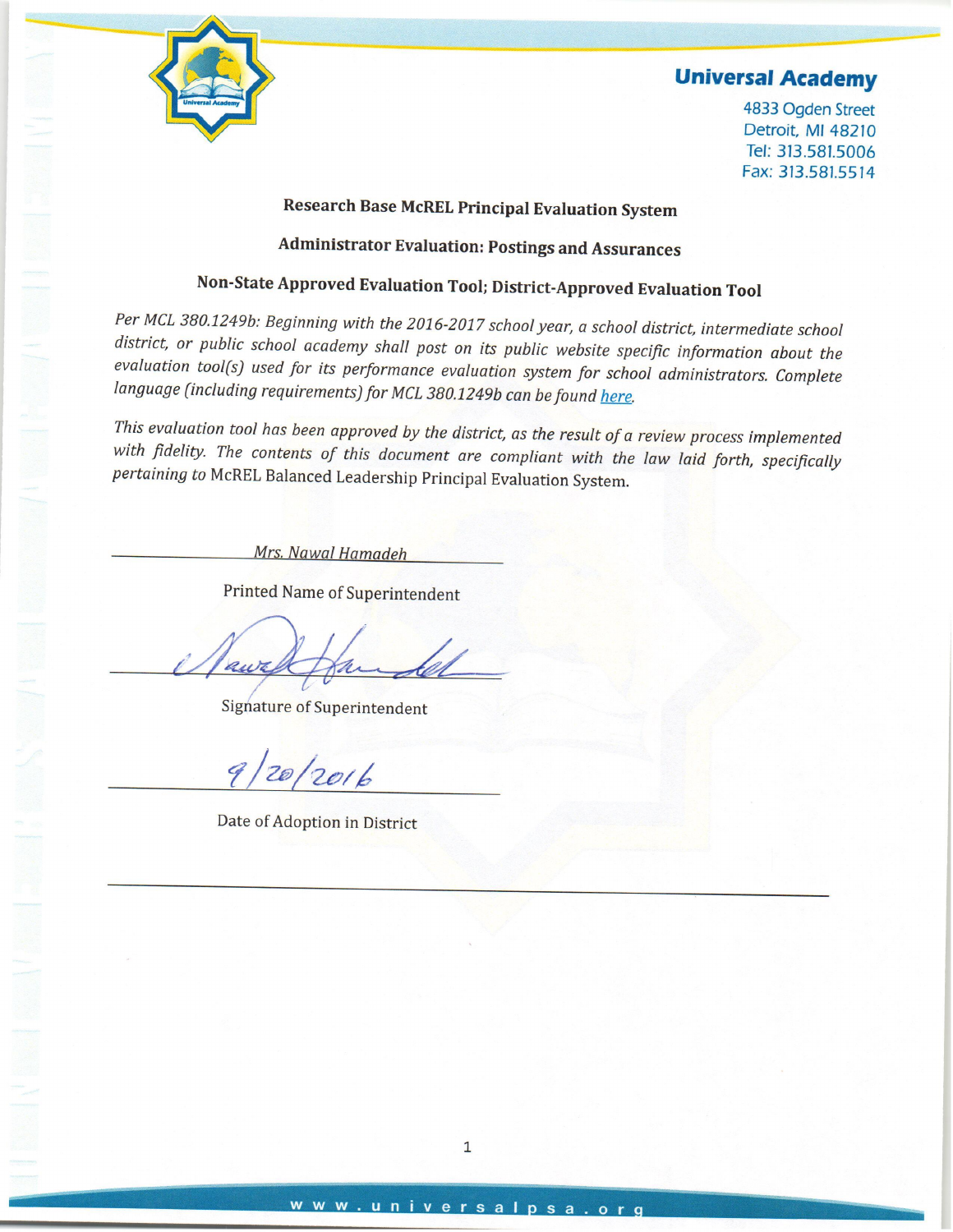

 $\overline{\phantom{a}}$ 

### **Universal Academy**

4833 Ogden Street Detroit, MI 48210 Tel: 313.581.5006 Fax: 313.581.5514

#### **Research Base for the Evaluation Framework, Instrument, and Process** [Section 1249b(2)(a)]

*The McREL Balanced Leadership Principal Evaluation System is based on the leadership research of Waters, Marzano and McNulty. That work is presented in the 2005 ASCD publication School leadership that works: From research to results[1](#page-1-0). The findings from McREL's research (meta-analysis and factor analysis) lay the foundation for The McREL Principal Evaluation System. The meta-analysis examined 69 studies that met rigorous criteria to examine the relationship between school-level leadership and student achievement. This analysis resulted in three major findings, including the identification of 21 leadership responsibilities with statistically significant correlations to student achievement. McREL conducted a factor analysis to determine if there were inter-correlations among the 21 leadership responsibilities identified in the meta-analysis. This analysis did not produce sufficient intercorrelations among the 21 leadership responsibilities. However, the analysis did result in an empirical relationship between the 21 leadership responsibilities and impact of implementing change initiatives. This comprehensive study yielded the Balanced Leadership Framework®.*

*The McREL Balanced Leadership Principal Evaluation System is designed to complement the Balanced Leadership Framework®. The evaluation rubrics include three framework components. Each framework component is supported by a set of associated leadership responsibilities. Each leadership responsibility is supported by a formative rubric with sets of descriptors or leadership practices that distinguish leadership at various levels of performance.* 

*Rather than use a model that describes what principal's do not do, the McREL Balanced Leadership Principal Evaluation system is designed to express what principals should know and be able to do. Therefore, the levels of performance extend along a five categorical rating continuum that include: "Developing", "Proficient", "Accomplished", "Distinguished", and "Not Demonstrated". Information and data regarding principal performance will be collected through a variety of methods, for example; site-visits, evaluation meetings, artifacts, staff and community surveys or school improvement plans. The data collected throughout the evaluation process is benchmarked against the principals' performance and demonstration or fulfillment of the descriptors/practices captured in formative rubrics. At the end of the evaluation process a summary rating form is constructed using the data collected throughout the evaluation process. The summary rating form provides a summative assessment of the school leaders' performance and subsequently the results are used to establish a set of professional development goals focused on improved performance.*

*The McREL Principal Evaluation System is designed to provide school-level leaders with a holistic perspective and feedback based on their performance utilizing the three Balanced Leadership Framework components. Each component consists of a set research-based leadership responsibilities with explicit definitions for each responsibility. While, one can perceive these responsibilities as discrete leadership practices they are, in most cases, interdependent. In other words, proficient school-*

<span id="page-1-0"></span><sup>1</sup> Marzano, R. J., Waters, J. T., & McNulty, B. A. (2005). *School leadership that works: From research to results.*  Alexandria, VA: Association of Supervision and Curriculum Development (ASCD).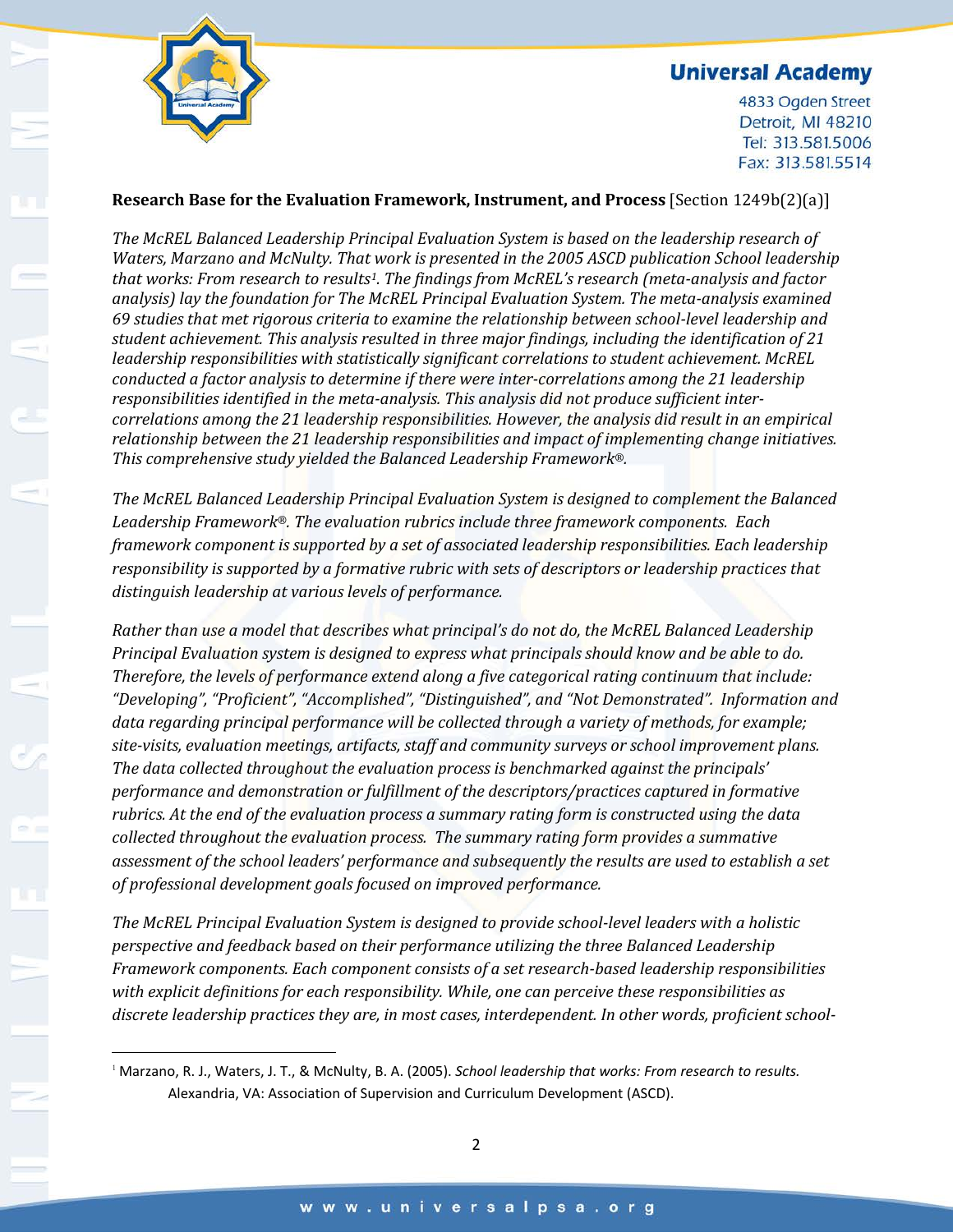

4833 Ogden Street Detroit, MI 48210 Tel: 313.581.5006 Fax: 313.581.5514

*level leaders know how and when to emphasize these responsibilities strategically and effectively based on specific educational contexts. Figure 1 provides an example of the rubrics for evaluating principals.*

### **Identification and Qualifications of the Author(s)** [Section 1249b(2)(b)]

*Tony Davis, Ph.D., is a Senior Director from McREL International's Center for Educator Effectiveness and primary author for our evaluation systems. He supervises, coordinates and provides research, design and implementation of Educator Evaluation Systems and provides technical assistance and consultation to state and regional education agencies across the nation. In addition, he provides professional development sessions in school-level leadership designed from McREL's Balanced Leadership: School Leadership that Works series.*

*Previously, he was as a high school teacher for eight years before serving as an assistant principal and principal at the high school and middle school levels in the Denver Metro area for 20 years. He served as a faculty member at Regis University at the graduate level in Educational Leadership and Teacher Licensure programs. He holds a doctoral degree in Educational Administration and Policy Studies from the University of Denver.*

#### **Evidence of Reliability, Validity, and Efficacy** [Section 1249b(2)(c)]

#### *Introduction*

*A crucial form of validity is found in the constructs and practices implied through the descriptors that constitute the content of the rubic (what we want leaders to know and be able to do). Descriptor develop arise from their connection to the theoretical and empirical literature on effective school leadership such as school environment, organizational management, school improvement, teacher practices, and student outcomes. Conceptually, this is a form of content validity where descriptors used will have been linked to key outcomes associated with effective leadership. This is done by drawing from extant literature on effective leadership practices. For example, there is strong agreement among researchers that effective leadership is important to successful school improvement and student performance (Bryk et al., 2010; Fullan, 2007; Desimone, 2002; Hallinger & Murphy, 1985; Fullan, 2007; Goddard et al., 2011). Both meta-analytic research (Marzano, Waters, & McNulty, 2003; Robinson et al., 2008) and a recent research synthesis (Louis & Anderson, 2012) indicate a statistically significant relationship between the strength of school leadership and student achievement. The extensive review and synthesis of research is the foundation of McREL's Balanced Leadership Principal Evaluation rubric.*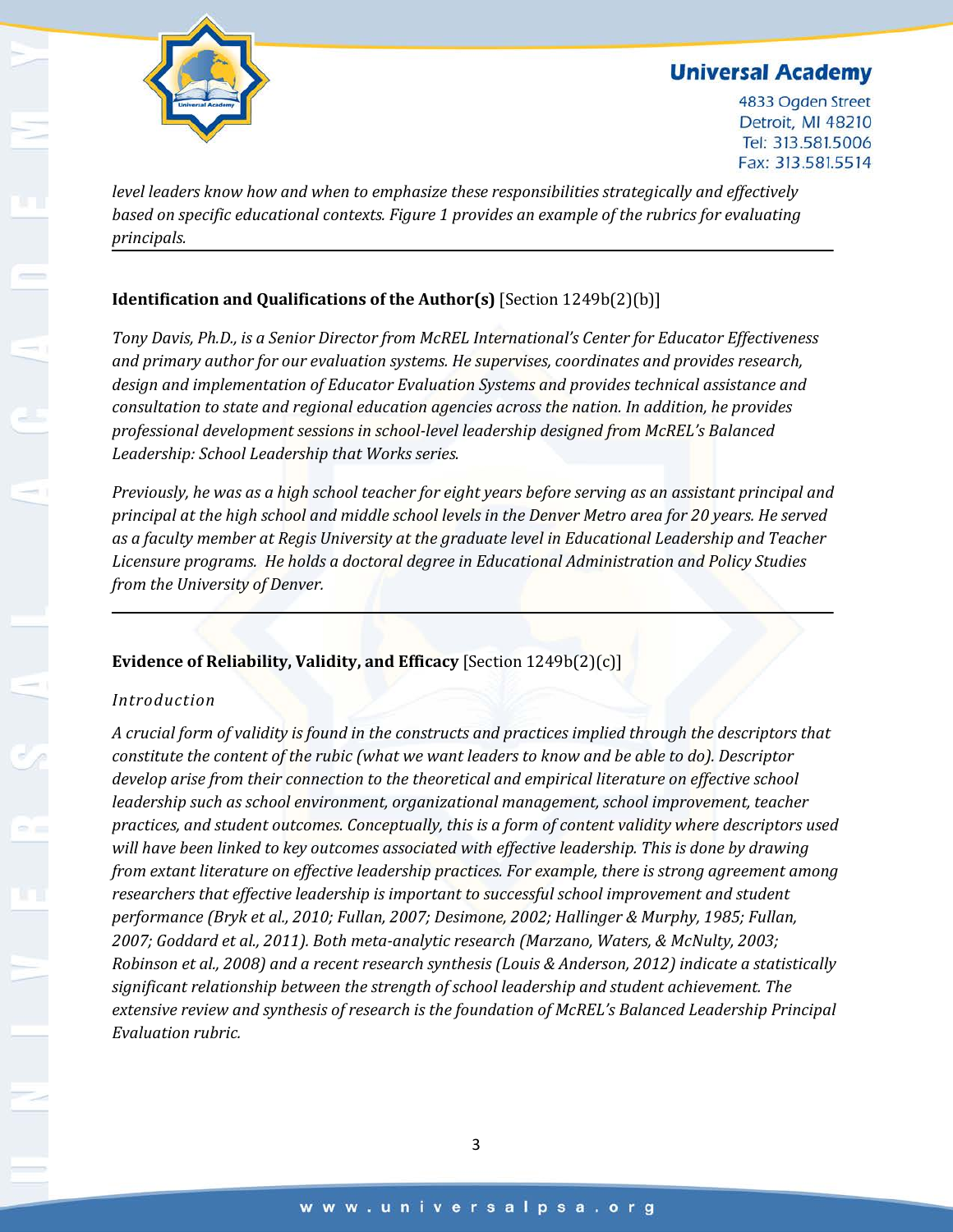

4833 Ogden Street Detroit, MI 48210 Tel: 313.581.5006 Fax: 313.581.5514

#### *Descriptive analysis of summative performance data.*

*During the spring of 2009 McREL's Balanced Leadership-based Principal Evaluation System was field tested in a large urban school district. As part of this project, McREL provided feedback to the district about the distribution of ratings on evaluation forms. Analysis was limited to describing scoring patterns due to the small sample size (n=25) and the small percentage of participants who provided data to McREL. 1 provides the distribution of schools on the three forms used in the evaluation. In this urban district, the Self-Evaluation form was completed by the principal, the School Improvement Officers (SIO) form was completed by the SIO, and the joint form was completed at a meeting by both the principal and evaluator. An analysis of the distribution of scores showed that three of the rubric levels were used in the field test and that the Distinguished score was not used an any of the forms. These results indicate that further studies might examine the reasons that no principals were rated as Distinguished and examine whether or not this category is adequately defined in the rubric.*

| Table 1: Percent of Principals Rated at Each Performance Level Overall |  |  |
|------------------------------------------------------------------------|--|--|
|                                                                        |  |  |

| <b>Form</b> | $\mathbf n$ | <b>Not</b><br><b>Demonstrated</b> | <b>Developing</b> |    | <b>Proficient Accomplished Distinguished</b> |       |
|-------------|-------------|-----------------------------------|-------------------|----|----------------------------------------------|-------|
| <b>Self</b> |             | $- -$                             | $- -$             |    |                                              | $- -$ |
| <b>SIO</b>  |             | $-$                               | 50                |    | $- -$                                        | $- -$ |
| Joint       | 10          |                                   |                   | 60 |                                              | $- -$ |

*Note. Self=Self evaluation summary form, SIO=School Improvement Officer summary form, Joint=joint evaluation form. Numbers in bold indicate that ≥50% of the principals were ranked in that category.*

#### *Addressing Educational Leadership Policy Standards*

*McREL has examined content validity by looking at the extent to which the components in the evaluation align to ISLLC standards. McREL's research on school-level leadership has shown close connections to other frameworks and standards for principal leadership. McREL has conducted a bidirectional analysis (Kendall, Alpert, & Jones, 2012) comparing the contents of the McREL Balanced Leadership Principal Evaluation rubrics to the Interstate School Leaders Licensure Consortium (ISLLC) leadership standards. The purpose of this study was to determine and report whether and to what degree the standards described as important for principals in the ISLLC standards are present in the McREL's leadership framework and evaluation instruments and vice versa. The degree of alignment is likely an important factor when considering an evaluation system, as large discrepancies in content has implications to development and adoption.*

*The findings demonstrate that all content described in the ISLLC Educational Leadership Policy standards is present in the McREL's Balanced Leadership Principal Evaluation rubrics to some degree. Of the 31 ISLLC functions, 13 (42%) were identified as a strong match, 13 (42%) judged a satisfactory match, and 5 (16%) were considered a weak match. Conversely, all the content of the McREL Balanced Leadership Principal Evaluation components is addressed to some extent in the ISLLC standards. Of*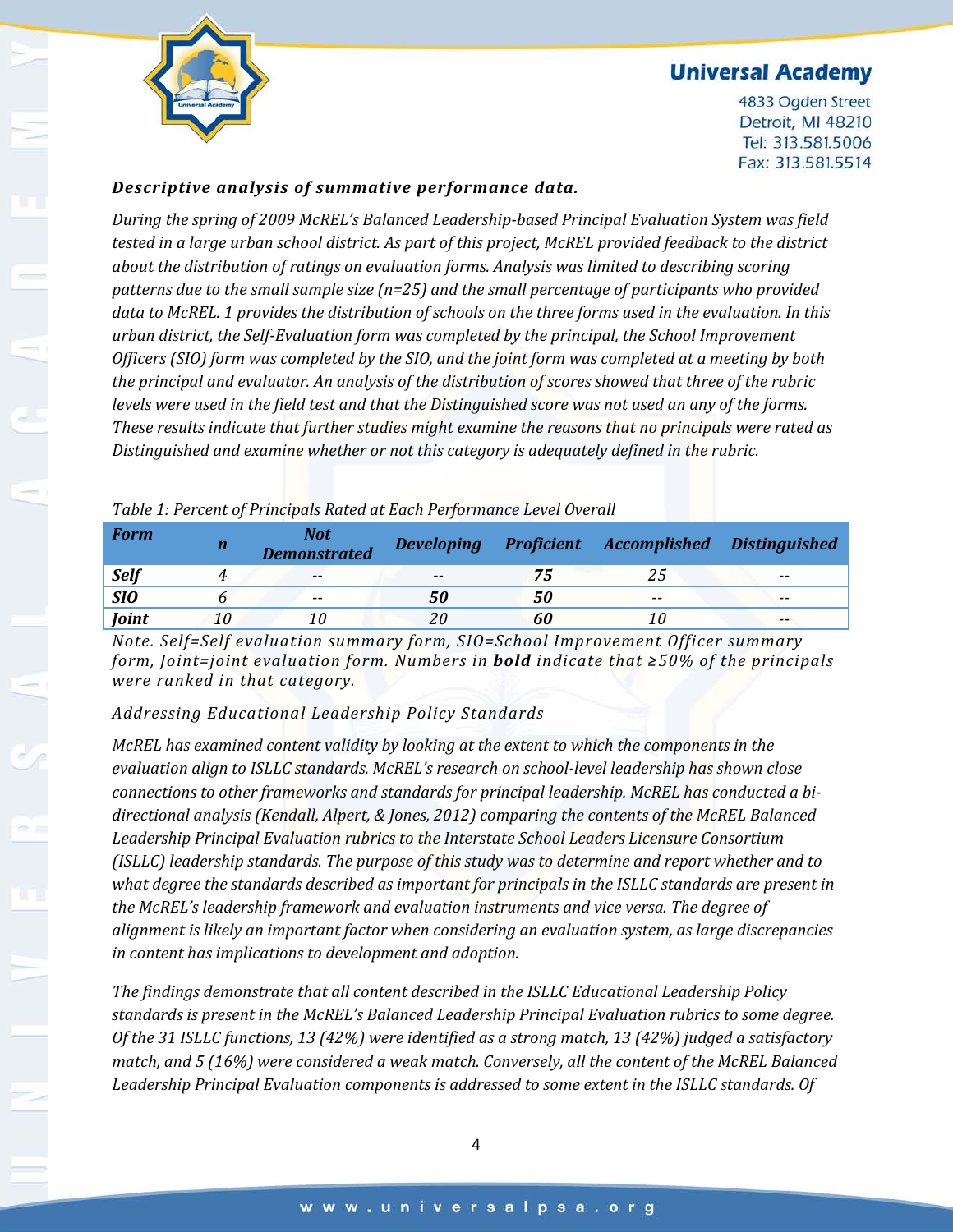

4833 Ogden Street Detroit, MI 48210 Tel: 313.581.5006 Fax: 313.581.5514

*the 21 leadership responsibilities in the McREL Leadership Framework, 4 (19%) were found to have a strong match while 13 (62%) were a satisfactory match, and 4 (19%) were a weak match.*

#### *Measurable Practices*

*The McREL Balanced Leadership Principal Evaluation System is based on the leadership research McREL (Waters, Marzano and McNulty, 2005). The findings from McREL's research (meta-analysis and factor analysis) lay the foundation for The McREL Principal Evaluation System. The meta-analysis examined 69 studies that met rigorous criteria to examine the relationship between school-level leadership and student achievement. This analysis resulted in three major findings, including the identification of 21 leadership responsibilities with statistically significant correlations to student achievement. In fact, the data demonstrated a substantial relationship between leadership and student achievement. The average effect size (expressed as a correlation) between leadership and student achievement is .25. Stated differently, our findings indicate that an increase (one standard deviation) in leadership practices translate into an average of a ten percentile point gain in student achievement.*

*Following the meta-analysis, McREL conducted a factor analysis to determine if there were intercorrelations among the 21 leadership responsibilities identified in the meta-analysis. This analysis did not produce sufficient inter-correlations among the 21 leadership responsibilities. However, the analysis did result in an empirical relationship between the 21 leadership responsibilities and impact of implementing change initiatives. This comprehensive study yielded the Balanced Leadership Framework®.*

*The McREL Principal Evaluation System is designed to provide school-level leaders with a holistic perspective and feedback based on their performance utilizing the three Balanced Leadership Framework components. Each component consists of a set of research-based leadership responsibilities with explicit definitions for each responsibility.* 

*While, one can perceive these responsibilities as discrete leadership practices they are, in most cases, interdependent. In other words, proficient school-level leaders know how and when to emphasize these responsibilities strategically and effectively based on specific educational contexts.* 

#### *McREL Rubric defines and measures performance*

*Framework-based evaluations systems incorporate the quantitative and qualitative evidence on independent factors associated with dependent factors. McREL's Balanced Leadership Evaluation System leverages the quantitative findings on the effects of leadership on student achievement combined with current best-practice literature and professional wisdom to articulate leadership performance.*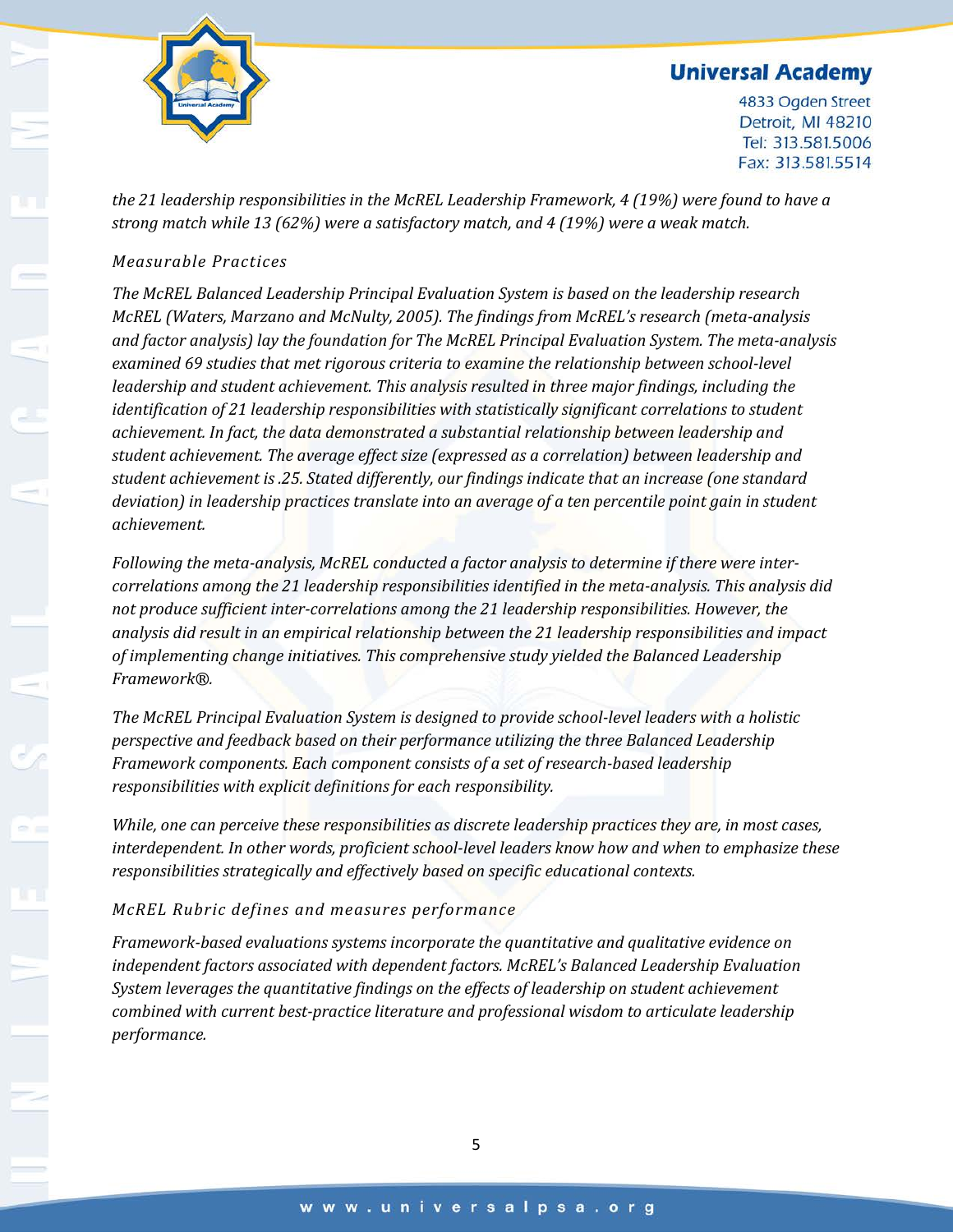

4833 Ogden Street Detroit, MI 48210 Tel: 313.581.5006 Fax: 313.581.5514

*The rubric are developed using a constructive approach that scaffolds leadership knowledge, skills and dispositions across a continuum of rating that differentiate performance from a novice to distinguished practitioner. McREL's Principal Evaluation rubrics address the multiple ways that leaders contribute to improving student performance and organizational productivity.*

*Multiple indicators are distributed across four categories and distinctive to the degree that performance can be discretely identified and accurately measured. Scaffolding leadership practices/behaviors across a continuum of ratings that differentiate novice to distinguished leadership practices provide specific guidance toward performance improvement. Rather than use a model that describes what principal's do not do, the McREL Balanced Leadership Principal Evaluation system is designed to express what principals should know and be able to do. Therefore, the levels of performance extend along a five categorical rating continuum that include: "Developing", "Proficient", "Accomplished", "Distinguished", and "Not Demonstrated".*

#### *References*

*Bryk, A.S., Sebring, P.B., Allensworth, E., Luppescu, S., & Easton, J. Q. (2010). Organizing schools for improvement: Lessons from Chicago. Chicago, IL: University of Chicago Press.*

*Desimone, L. (2002). How can comprehensive school reform models be successfully implemented? Review of Educational Research, 72(3), 433–479.*

*Fullan, M. (2007). The new meaning of educational change. New York, NY: Routledge.*

*Goddard, R. D., Goddard, Y. L., Kim, E. S., & Miller, R. J. (2011). A social cognitive perspective on collective efficacy and goal attainment in schools: The roles of principals' instructional leadership and teacher collaboration. Paper presented at the annual conference of the American Education Research Association, New Orleans, LA.*

*Hallinger, P., & Murphy, J. (1985). Assessing the instructional management behavior of principals. The Elementary School Journal, 86(2), 217–247.*

*Kendall, Alpert, & Jones, (2012). A comparison of McREL's principal evaluation components and the ISLLC standards. Denver, CO: Mid-continent Research for Education and Learning. McREL*

*Marzano, R., Waters, T., & McNulty, B. (2005). School Leadership That Works: From Research to Results. Alexandria, VA: Association for Supervision and Curriculum Development (ASCD).*

*Robinson, V. M., Lloyd, C. A., & Rowe, K. J. (2008). The impact of leadership on student outcomes: An analysis of the differential effects of leadership types. Educational administration quarterly, 44(5), 635-674.*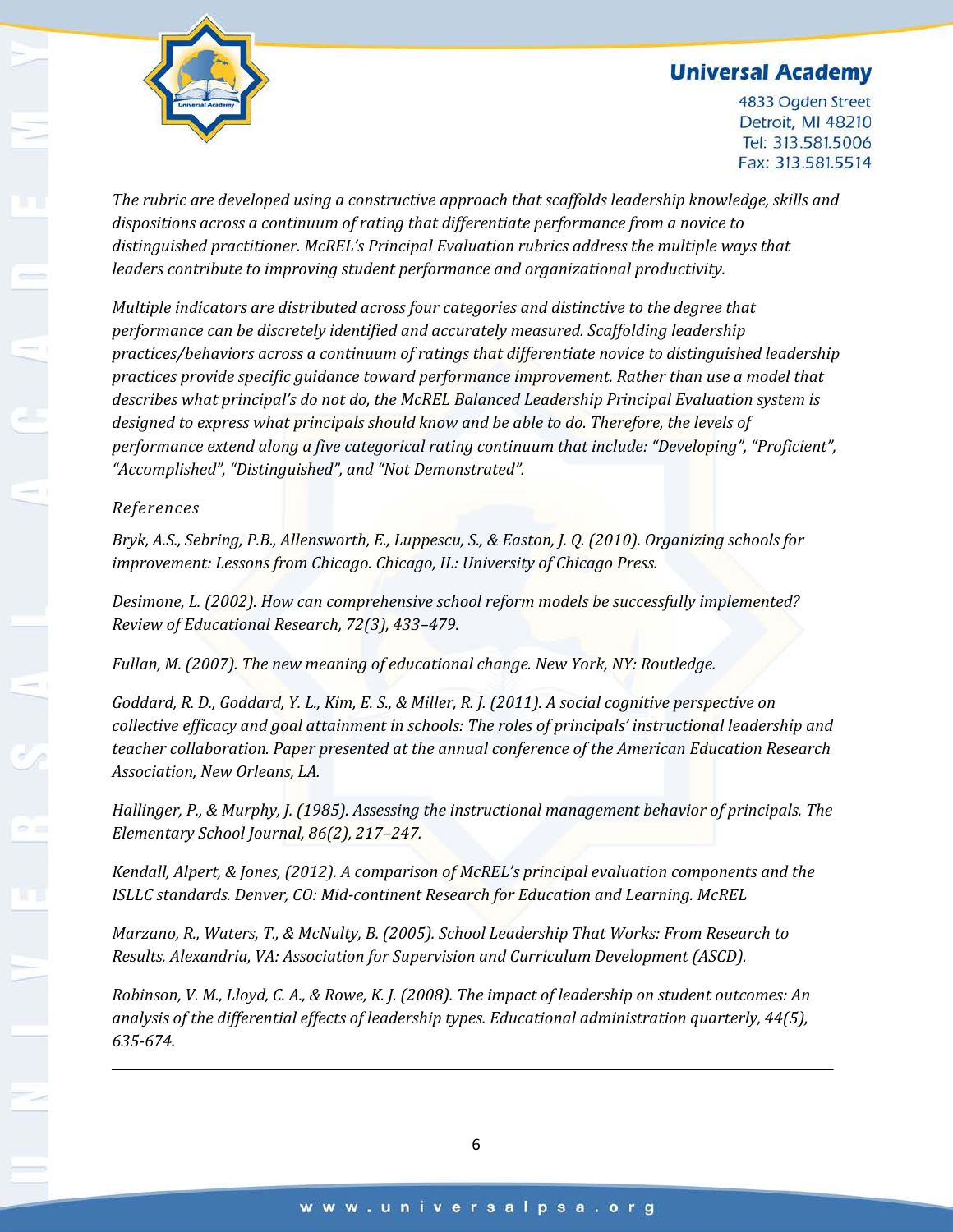

4833 Ogden Street Detroit, MI 48210 Tel: 313.581.5006 Fax: 313.581.5514

#### **Evaluation Framework and Rubric** [Section 1249b(2)(d)]

#### *Rubrics define and measure performance*

*Framework-based evaluations systems incorporate the quantitative and qualitative evidence on independent factors associated with dependent factors. McREL's Balanced Leadership Evaluation System leverages the quantitative findings on the effects of leadership on student achievement combined with current best-practice literature and professional wisdom to articulate leadership performance.* 

*The rubrics are developed using a constructive approach that scaffolds leadership knowledge, skills and dispositions across a continuum of rating that differentiate performance from a novice to distinguished practitioner. McREL's Principal Evaluation rubrics address the multiple ways that leaders contribute to improving student performance and organizational productivity. Multiple indicators are distributed across four categories and distinctive to the degree that performance can be appropriately identified and accurately measured.* 

#### *Evaluation Components*

#### *Principal Leadership Responsibilities Associated with Managing Change*

*Managing change involves understanding the implications of change efforts for stakeholders and adjusting leadership behaviors accordingly.*

- *a. Change agent: Is willing to and actively challenges the status quo.*
- *b. Flexibility: Adapts his or her leadership behavior to the needs of the current situation and is comfortable with dissent.*
- *c. Ideals and Beliefs: Communicates and operates from strong ideals and beliefs about school and schooling.*
- *d. Intellectual Stimulation: Ensuresthat the faculty and staff are aware of the most current theories and practices and makesthe discussion of these a regular aspect ofthe school culture.*
- *e. Knowledge of curriculum, instruction, and assessment: Is knowledgeable about the current curriculum, instruction, and assessment practices.*
- *f. Monitor and Evaluate: Monitors the effectiveness of school practices and their impact on student learning.*
- *g. Optimize: Inspires and leads new and challenging innovations.*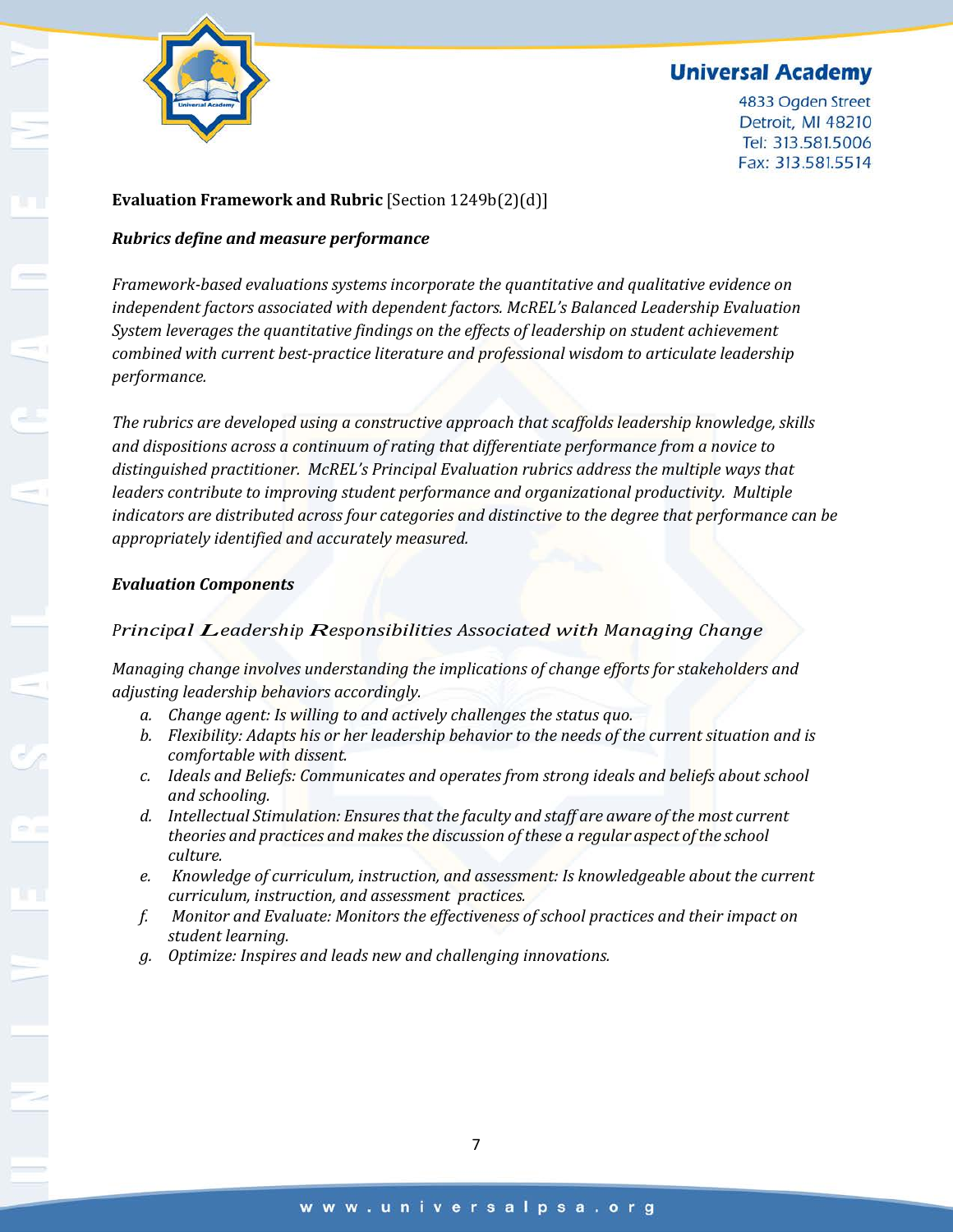

4833 Ogden Street Detroit, MI 48210 Tel: 313.581.5006 Fax: 313.581.5514

#### *Principal Responsibilities Associated With Focus Of Leadership*

*Focus of leadership involves accurately and pro-actively targeting appropriate areas for school improvement efforts.*

- *a. Contingent rewards: Recognizes and rewards individual accomplishments.*
- *b. Discipline: Protects teachers from issues and influences that would detract from their time or focus.*
- *c. Focus: Establishes clear goals and keeps those goals in the forefront of the school's attention*
- *d. Involvement in curriculum, instruction, and assessment: Is directly involved in helping teachers design curricular activities and address assessment and instructional issues.*
- *e. Order: Establishes a set of standard operating procedures and routines.*
- *f. Outreach: Is an advocate and spokesperson of the school to all stakeholders.*
- *g. Resources: Provides teachers with material and professional development necessary for the execution of their jobs.*

#### *Principal Responsibilities Associated With Purposeful Community*

*A purposeful community is one with the collective efficacy and capability to develop and use assets to accomplish goals that matter to all community membersthroughagreeduponprocesses.*

- *a. Affirmation: Recognizes and celebrates school accomplishment and acknowledges failures.*
- *b. Communication: Establishes strong lines of communication with teachers and among students.*
- *c. Culture: Fosters shared beliefs and a sense of community and cooperation.*
- *d. Input: Involves teachers in the design and implementation of important decisions.*
- *e. Relationships: Demonstrates awareness of the personal aspects of teachers and staff.*
- *f. Situational awareness: Is aware of the details and the undercurrentsin the running of the school and usesthisinformation to address current and potential problems.*
- *g. Visibility: Has quality contacts and interactions with teachers and students.*

#### *Performance ratings*

*Each framework component is subdivided into responsibilities. For each responsibility, associated behaviors (identified as "practices" in the evaluation system) are defined. These practices are aligned to five ordinal performance levels. From lowest to highest performance level, these categories are: Not Demonstrated, Developing, Proficient, Accomplished and Distinguished. The performance level for an individual on a leadership responsibility depends on the combination of practices the evaluatee demonstrates. The ordinal rating scale used to differentiate performance measures is supported by clear definitions for each rating. McREL has developed a series of rubrics that align and measure behaviors found in each of the standards/components. The following ordinal performance ratings are used to evaluate principals;*

*Developing: Principal demonstrated adequate growth toward achieving standard(s) during the period of performance, but did not demonstrate competence on standard(s) of performance.*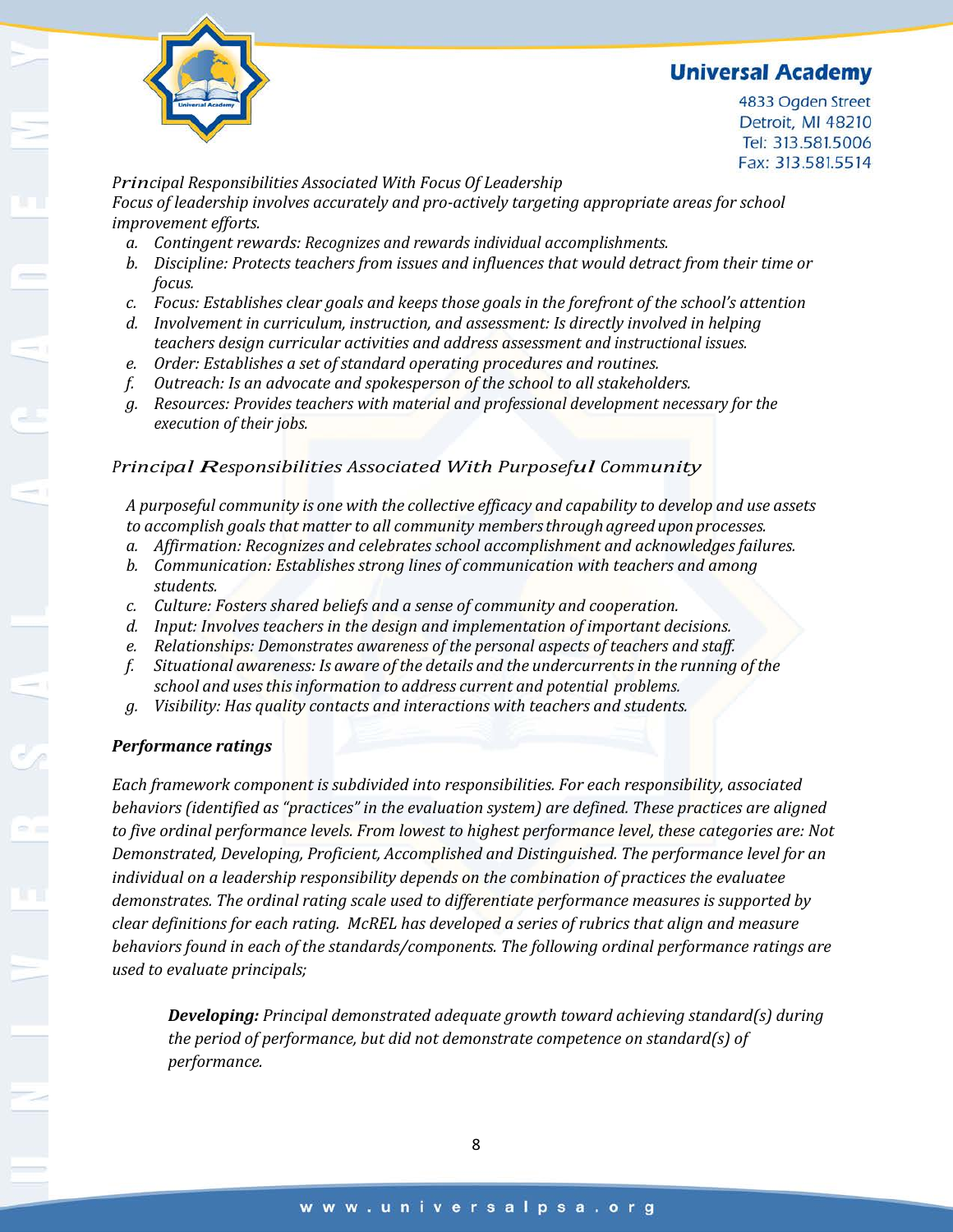

4833 Ogden Street Detroit, MI 48210 Tel: 313.581.5006 Fax: 313.581.5514

*Proficient: Principal demonstrated basic competence on standard(s) of performance. Accomplished: Principal exceeded basic competence on standard(s) of performance most of the time.*

*Distinguished: Principal consistently and significantly exceeded basic competence on standard(s) of performance.*

*Not Demonstrated: Principal did not demonstrate competence on or make adequate growth toward achieving standard(s) of performance. (Note: If the Not Demonstrated rating is used, the evaluator must comment about why it was used.)*

**Description of Process for Conducting Classroom Observations, Collecting Evidence, Conducting Evaluation Conferences, Developing Performance Ratings, and Developing Performance Improvement Plans** [Section 1249b(2)(e)]

STEPS OF THE PROCESS

#### COMPONENT 1: TRAINING

Each school year, evaluators will conduct a group orientation with all principals. At this orientation, each principal will receive a complete set of materials outlining the evaluation process and an explanation of the timeline and how performance will be measured. Each principal should become thoroughly familiar with McREL's Principal Evaluation System and all of the materials associated with it, including definitions and forms.

COMPONENT 2: PRINCIPAL AND EVALUATOR EACH COMPLETE PRINCIPAL EVALUATION RUBRIC

- a. Principals will assess their own performance using the Principal Evaluation Rubric. This self-assessment will serve as the basis for the preliminary goals form, which should be completed prior to Step 3.
- b. Concurrently (with step a), the evaluator will assess the performance of the principal using the Principal Evaluation Rubric. Along with the principal's self-assessment, this will serve as the foundation for the performance discussion to be held as Step 3.

COMPONENT 3: MEETING BETWEEN THE PRINCIPAL AND EVALUATOR

Principals will meet individually with their evaluator to discuss the results of self-assessment, The evaluator's ratings of the principal, preliminary performance goals, and any artifacts or other evidence the principal and evaluator believe are critical to understanding the principal's performance. The principal and evaluator will agree on the data, evidence, and documentation necessary to complete the evaluation process and confirm the principal's level of performance.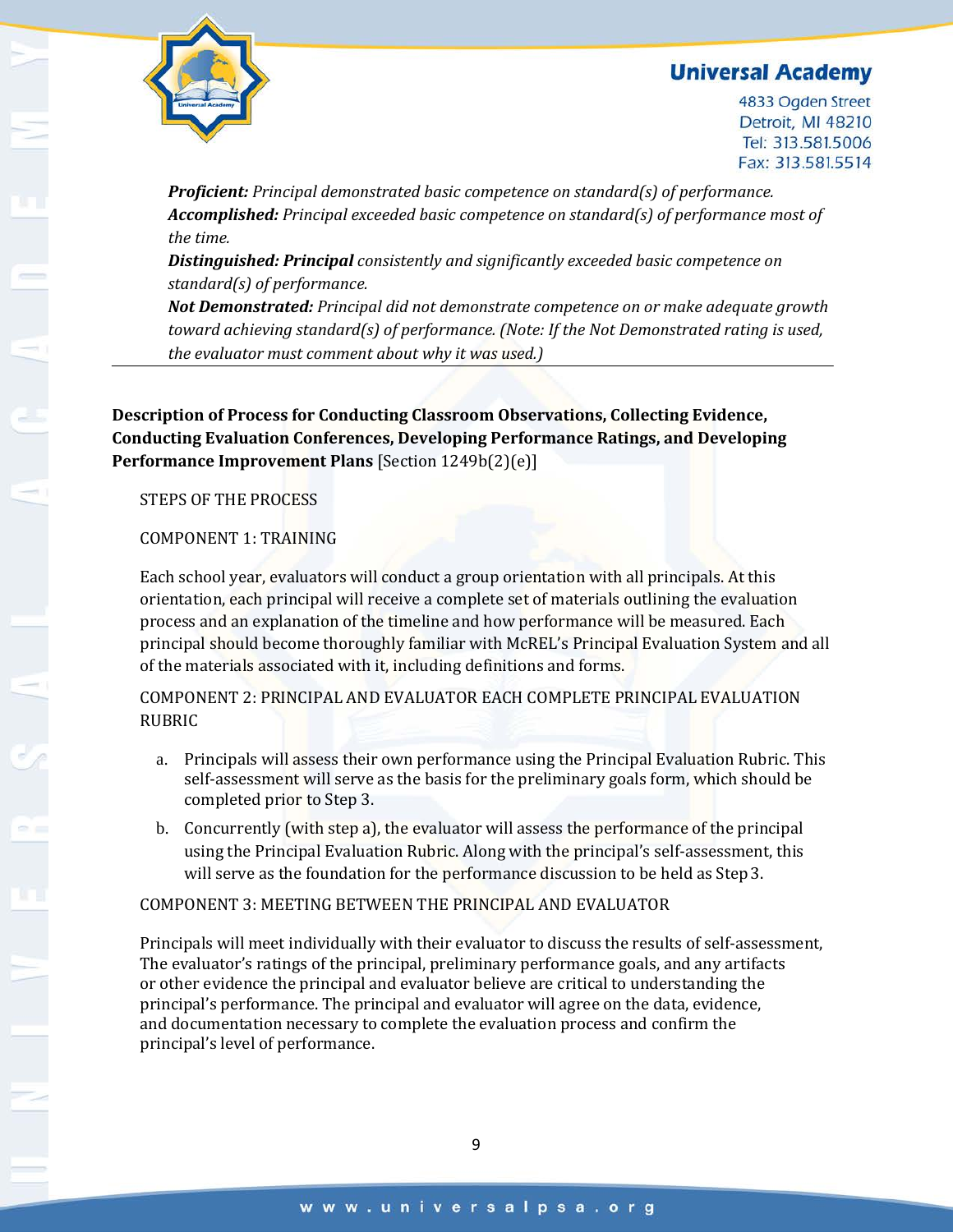

4833 Ogden Street Detroit, MI 48210 Tel: 313.581.5006 Fax: 313.581.5514

#### COMPONENT 4: MID-YEAR EVALUATION DISCUSSION

Principals will meet individually with their evaluator to discuss their progress toward achieving annual goals. This mid-year discussion will focus on the status of goal attainment and necessary mid-year adjustments to action plans that must be made in order to achieve goals by the end of the school year.

#### COMPONENT 5: CONSOLIDATED PERFORMANCE ASSESSMENT

The principal will synthesize the information from Steps 3 and 4 in order to prepare a consolidated assessment or comprehensive view of performance throughout the year. This brief summary of the data and artifacts used to judge performance should be provided to the evaluator well in advance of the end-of-year performance discussion.

#### COMPONENT 6: END-OF-YEAR PERFORMANCE DISCUSSION

The principal and evaluator will meet at the school to discuss progress toward completing the evaluation process. They will discuss the self-assessment, consolidated assessment, and superintendent's summary evaluation of the principal, which have been prepared in advance of the meeting. Should additional data or artifacts be needed for the discussion, the principal will have them available at that time.

#### COMPONENT 7: FINAL EVALUATION CONFERENCE AND GOAL SETTING

At this meeting, the principal and evaluator will agree upon performance goals and recommendations for the Professional Development Plan. All forms needed to complete this process are included in this at the end of this manual. While all of the forms are highly recommended, use of the following is required:

- Principal Evaluation Rubric. The Rubric will be used for the followingsteps:
- Self-Assessment
- Evaluator Assessment
- Meeting Between Principal and Evaluator
- Final Evaluation and Goal-Setting Meeting